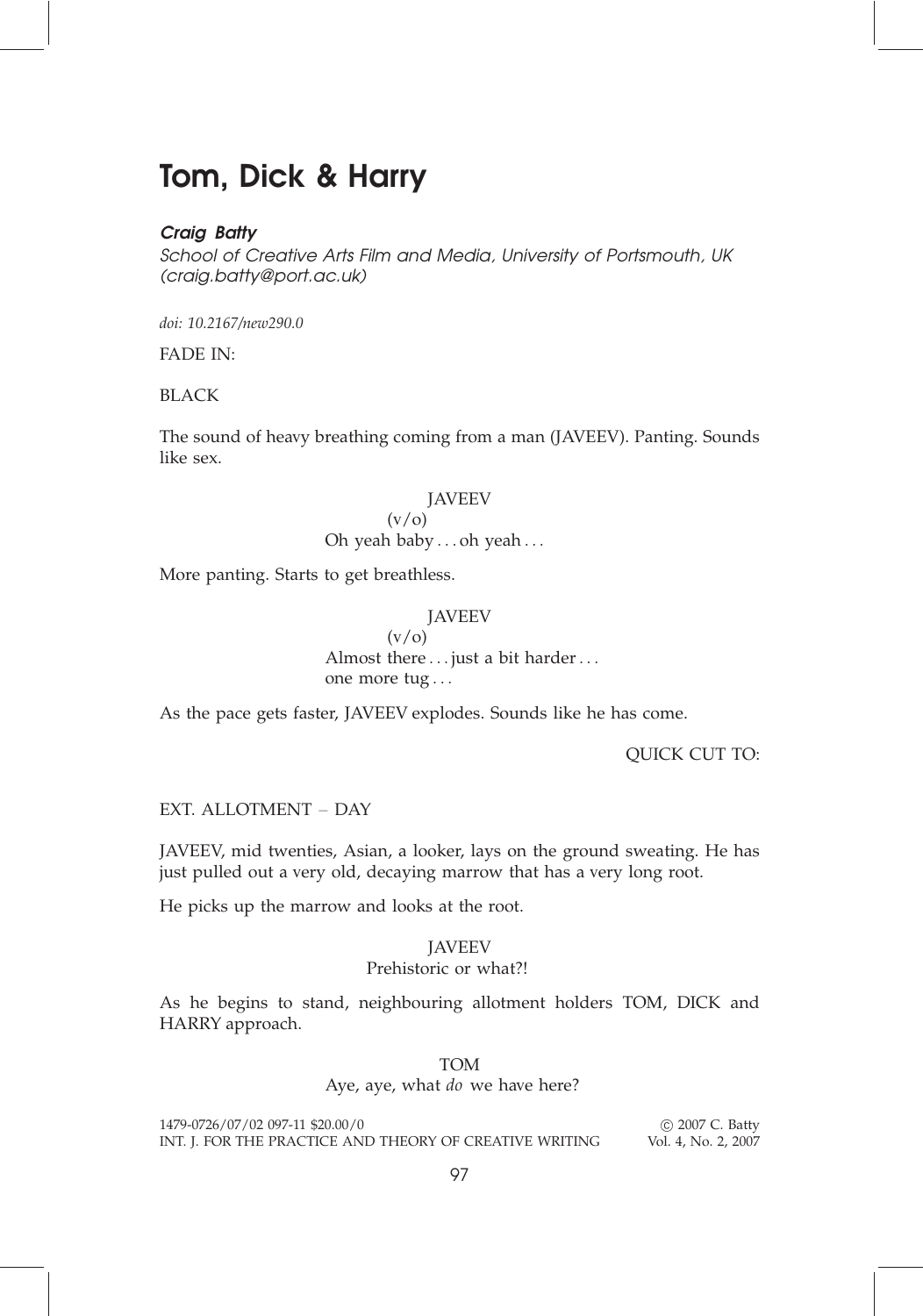DICK

Must be the new 'un.

## JAVEEV

## Gentlemen, hello. Javeev.

JAVEEV wipes his hand on his jeans and offers it to shake with TOM, DICK and HARRY.

#### **HARRY**

P-p-pleased to meet you.

DICK Good on you. Diversity an' all.

JAVEEV frowns.

#### TOM

We're very open minded. (beat) And the wife does a lovely chicken Korma.

JAVEEV reacts  $-$  'I see ... going to be like this.'

## TOM

I'm Tom.

DICK  $Richard - but you can call me Dick.$ 

## **HARRY**

Harry. (beat) It is a b-b-bit of a shock to see someone so da-dar-dar-darn young taking Pete's place ...

## DICK

Bless his soul.

**HARRY** ... but b-b-be-be ... good luck.

JAVEEV smiles.

## TOM

(re: marrow) Looks like you'll have quite a bit of work on your hands.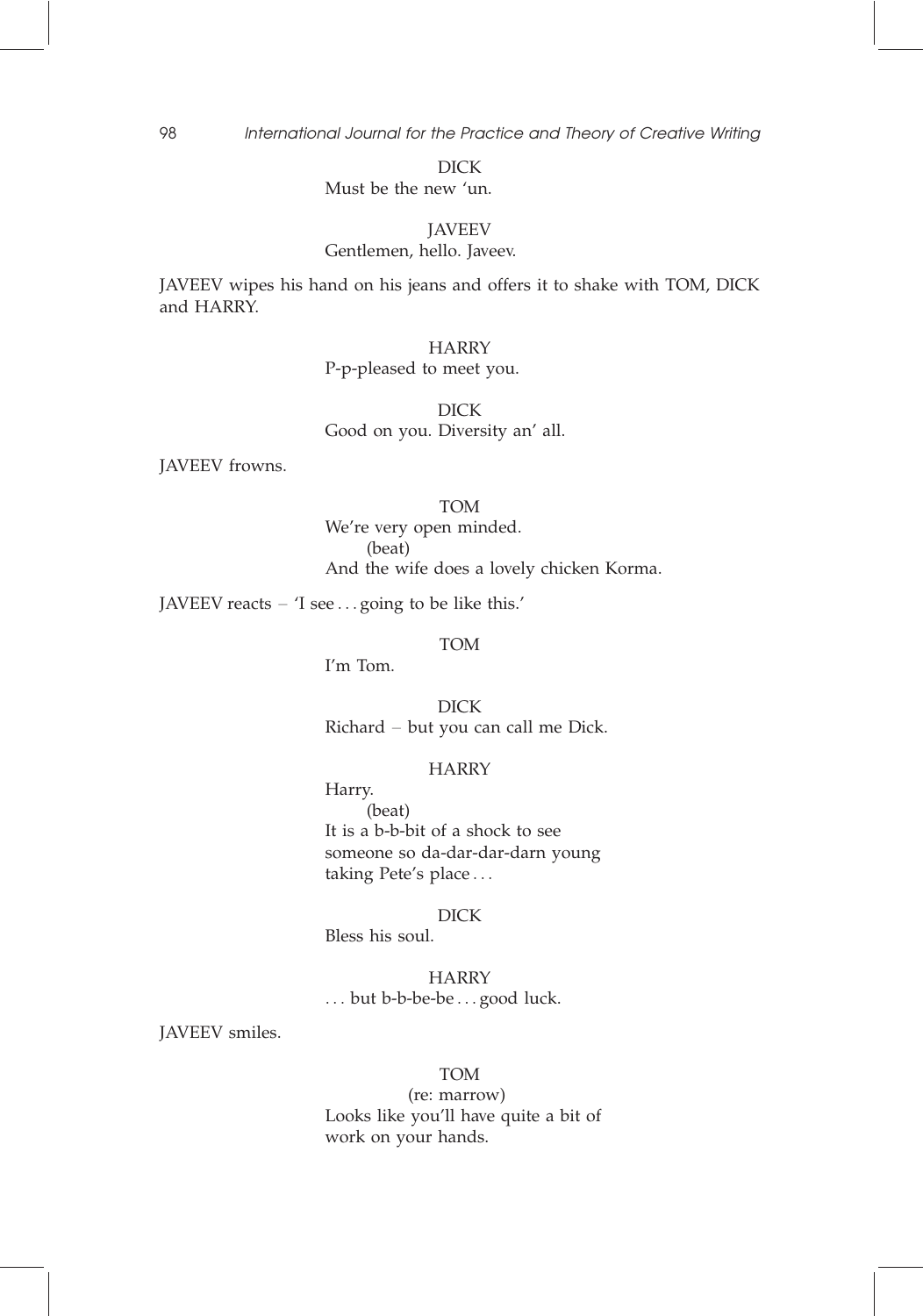#### JAVEEV

Nearly killed me.

HARRY nearly chokes. DICK pats him on the back.

**DICK** 

That's how they found Pete. Just there. Marrow in one hand, tissue in the other.

TOM Never did work out who called the ambulance.

JAVEEV seems quite disturbed; awkward. Then ...

#### JAVEEV

Come inside.

They all head to JAVEEV's shed.

TOM It'll be good to get some fresh blood around here.

DICK Out with the old, in with the new.

## JAVEEV My sentiments exactly.

INT. JAVEEV'S SHED - DAY

A swish looking, large, green compost bin stands in the corner.

TOM, DICK, HARRY and JAVEEV are enjoying a cup of tea.

TOM We've never had any Indians around here before.

## **JAVEEV** I'm not Indian.

DICK No blacks at all, actually.

JAVEEV reacts - 'Here we go again ...'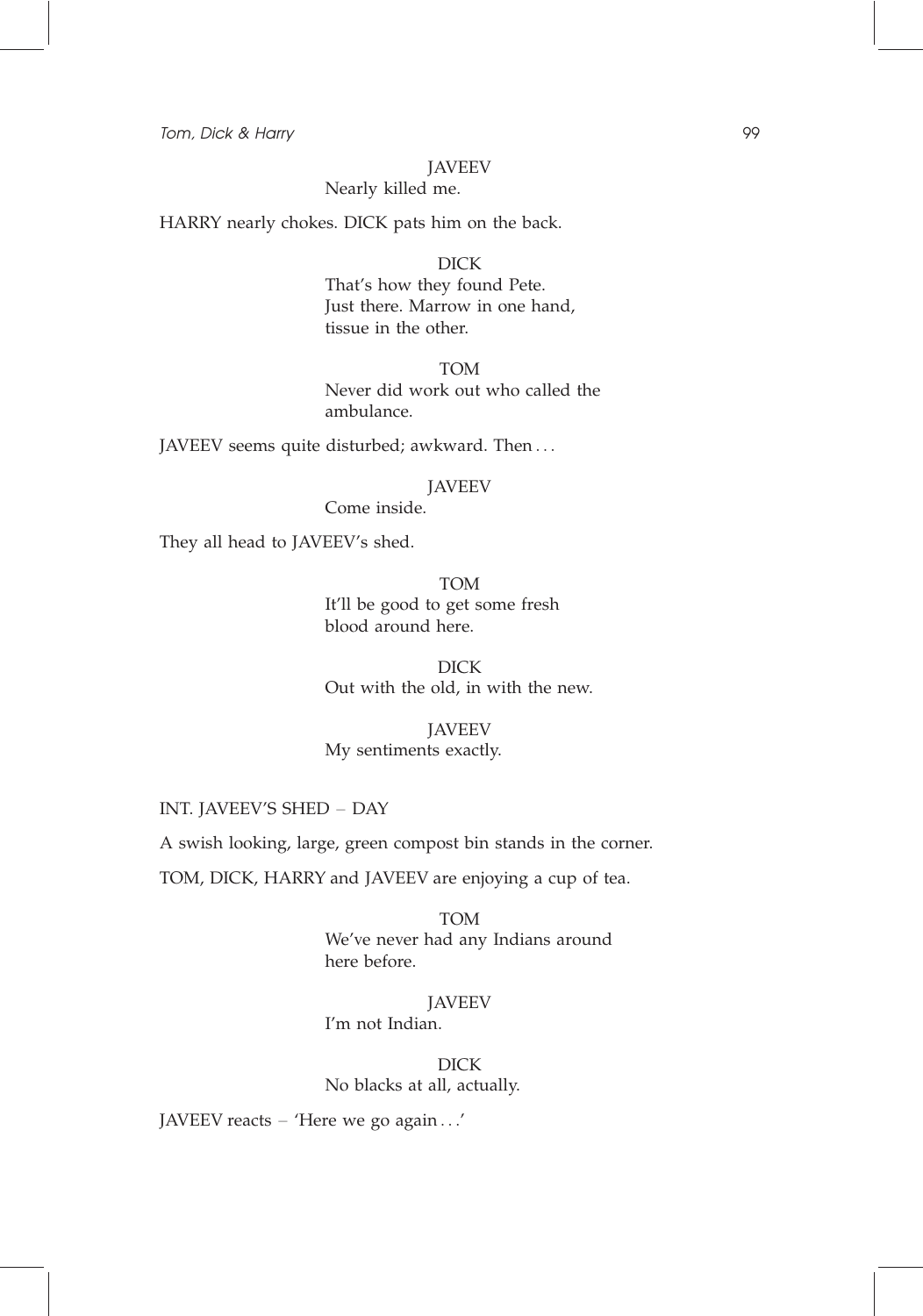TOM

Bringing in new ways of growing things ... new smells ... I think it's marvellous.

JAVEEV stands. He pats the large green compost bin.

**JAVEEV** This is the only new thing to watch around here.

They all look, baffled.

**JAVEEV** 

It's got super powers. A special recipe. (taps his nose) Sworn to secrecy.

**HARRY** Bit of a t-t-to-tos-tease, aren't you?

**JAVEEV** (smirking) That's what my boyfriend says.

HARRY drops his cup.

DICK Come on, we're not going to ... [copy.] Sorry, did you just say ... [boyfriend]?

TOM What did he say?

DICK I think he said boyfriend.

**HARRY** He d-d-d ... [did.]

## JAVEEV

# I did.

Stunned silence. TOM, DICK and HARRY don't know what to say or where to look. Suddenly ...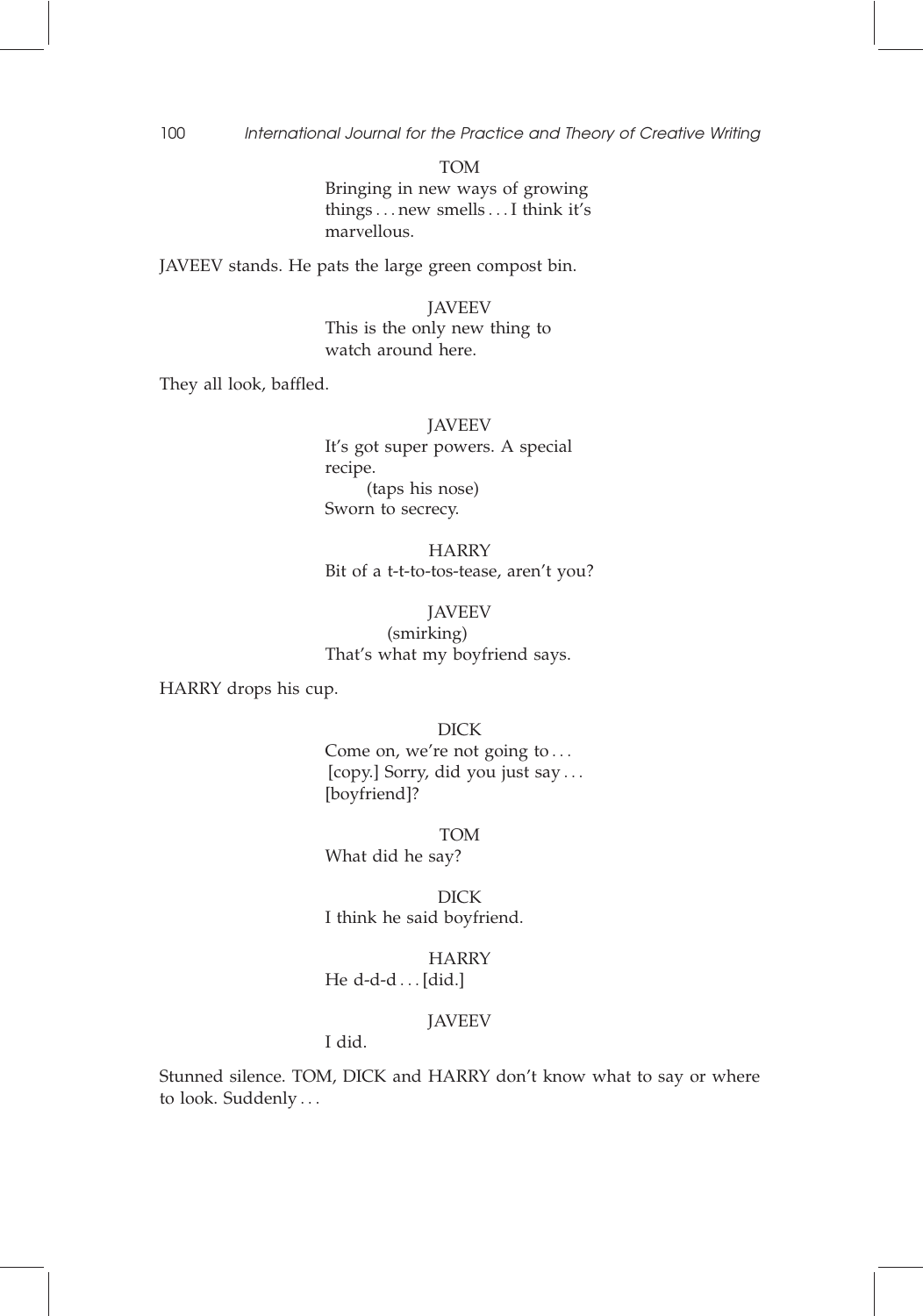#### TOM

Best be off then.

## DICK

## Million and one things to do.

They dash out of the shed. HARRY tries to smile but he can't.

## **JAVEEV**

## Hang on a minute.

## DICK

(remote) I've changed my mind  $-$  you can call me Richard.

And they're gone. JAVEEV is defeated, deflated. He looks at the compost bin.

EXT. ALLOTMENT - DAY (a few days later)

JAVEEV is looking at a poster advertising the annual marrow competition. On the poster, images of giant, green, ripe marrows.

JAVEEV lowers the poster to reveal the allotment as it is: decaying, brown, in need of much work.

Over on their plots, TOM, DICK and HARRY try to keep their heads down and ignore JAVEEV.

> DICK Poofs. Bloody poofs. Not even English poofs.

TOM They don't know how to work the land.

JAVEEV calls over from his plot, friendly.

JAVEEV I take it you've got the ad for the competition?

Silence. Then ...

JAVEEV Stand a good chance, I reckon.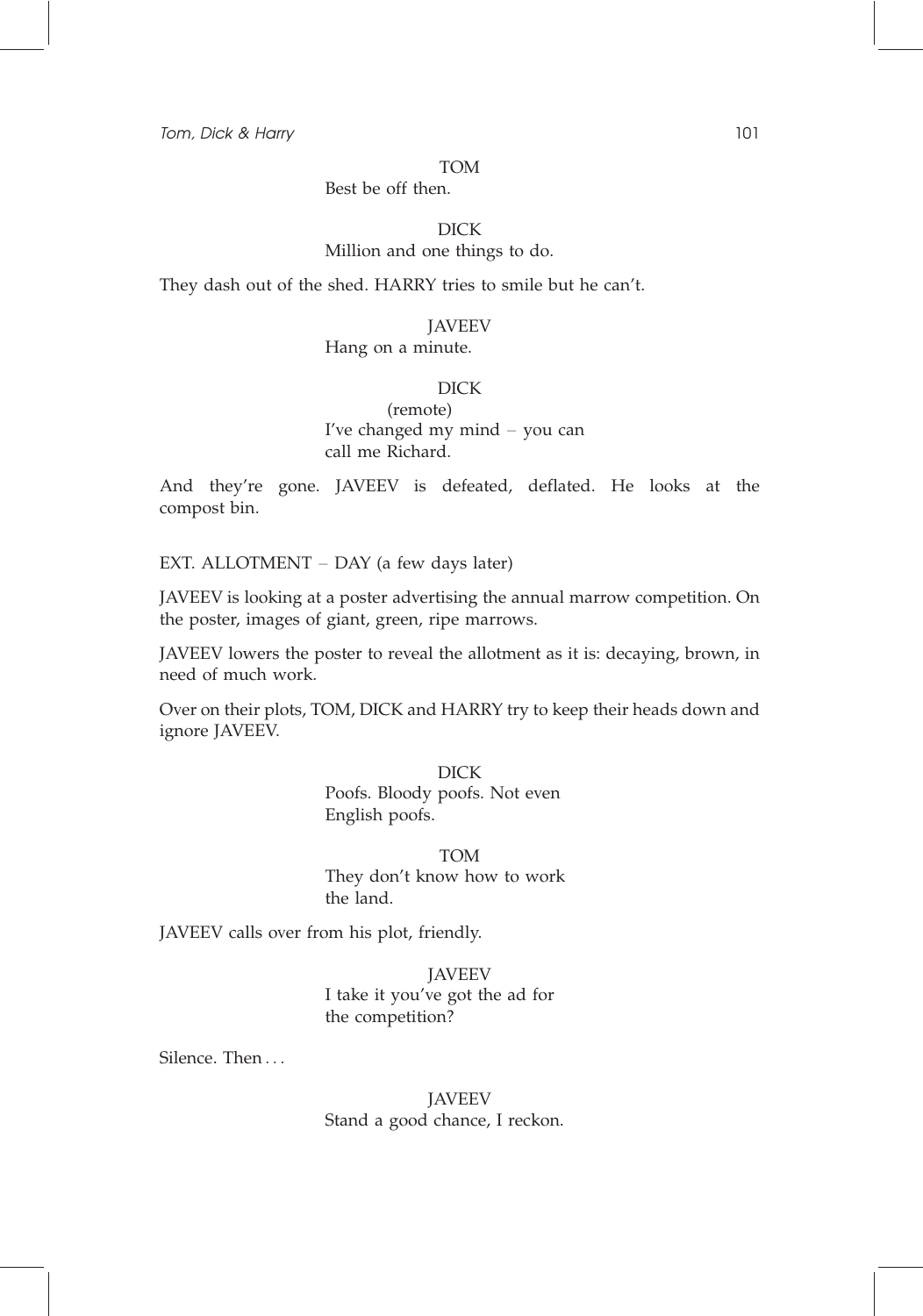TOM and DICK seethe as they continue to ignore him. HARRY seems stuck in the middle.

## TOM

Trust it to be a marrow. Of all the bloody vegetables. Poof. Marrow. I ask you.

DICK Even radishes would be rubbing salt into t' wounds.

HARRY frowns  $-$  he doesn't see the allusion.

Over on his plot, JAVEEV is again defeated. He sighs; has made a decision.

#### **JAVEEV**

(to himself)

It didn't have to be like this.

Back over on their plots ...

## DICK

It's not on.

TOM stops his work and looks over to JAVEEV, who is turning over the soil, making a real effort.

#### TOM

No, it's not. (beat) Something's got to be done.

## EXT. ALLOTMENT - NIGHT

It is dark. TOM is wearing all black. He has a torch and scurries cautiously over to JAVEEV's shed.

TOM holds up a bottle – the label reads  $'X$  – extremely poisonous.' He smirks.

He opens the shed door and tiptoes inside.

The shed door slowly creeks shut after him.

EXT. ALLOTMENT - DAY (a week later)

JAVEEV's plot is now looking a lot healthier. He smiles as he shovels compost from the large green bin onto the soil.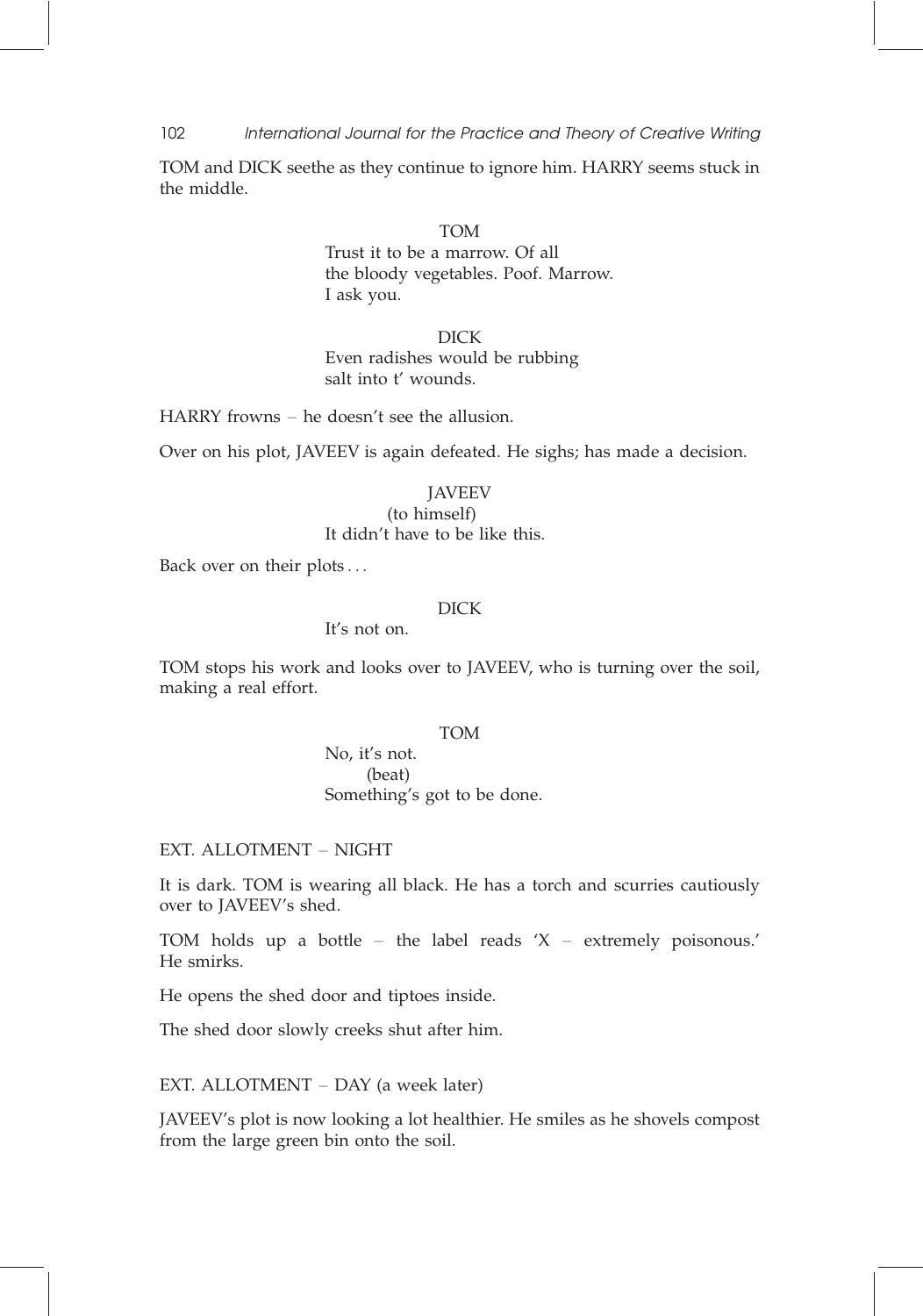TOM's plot is starting to overgrow. DICK and HARRY look concerned.

DICK I don't know where the hell he could have got to.

**HARRY** 

It's not like him. Puts his l-l-life and s-s-soul into this plot.

DICK Probably put off by yond over there.

As DICK and HARRY look over, JAVEEV waves, cheery.

**JAVEEV** Still no sign of Tommy boy?

#### DICK

(sharp) He's biding his time.

#### JAVEEV

He'd better put a spurt on if he wants to win this competition. My marrows are growing faster than you can say ... well, marrow!

JAVEEV laughs.

DICK and HARRY turn away, sneeringly, picking up their spades.

DICK It's all a put on.

**HARRY** I don't know, they are q-q-quite big already.

#### DICK

We'll soon see to that.

He slams his spade into the soil.

EXT. ALLOTMENT - EVENING

It is dusk. The allotments are still. DICK comes out of his shed with a crowbar and a bottle of insecticide.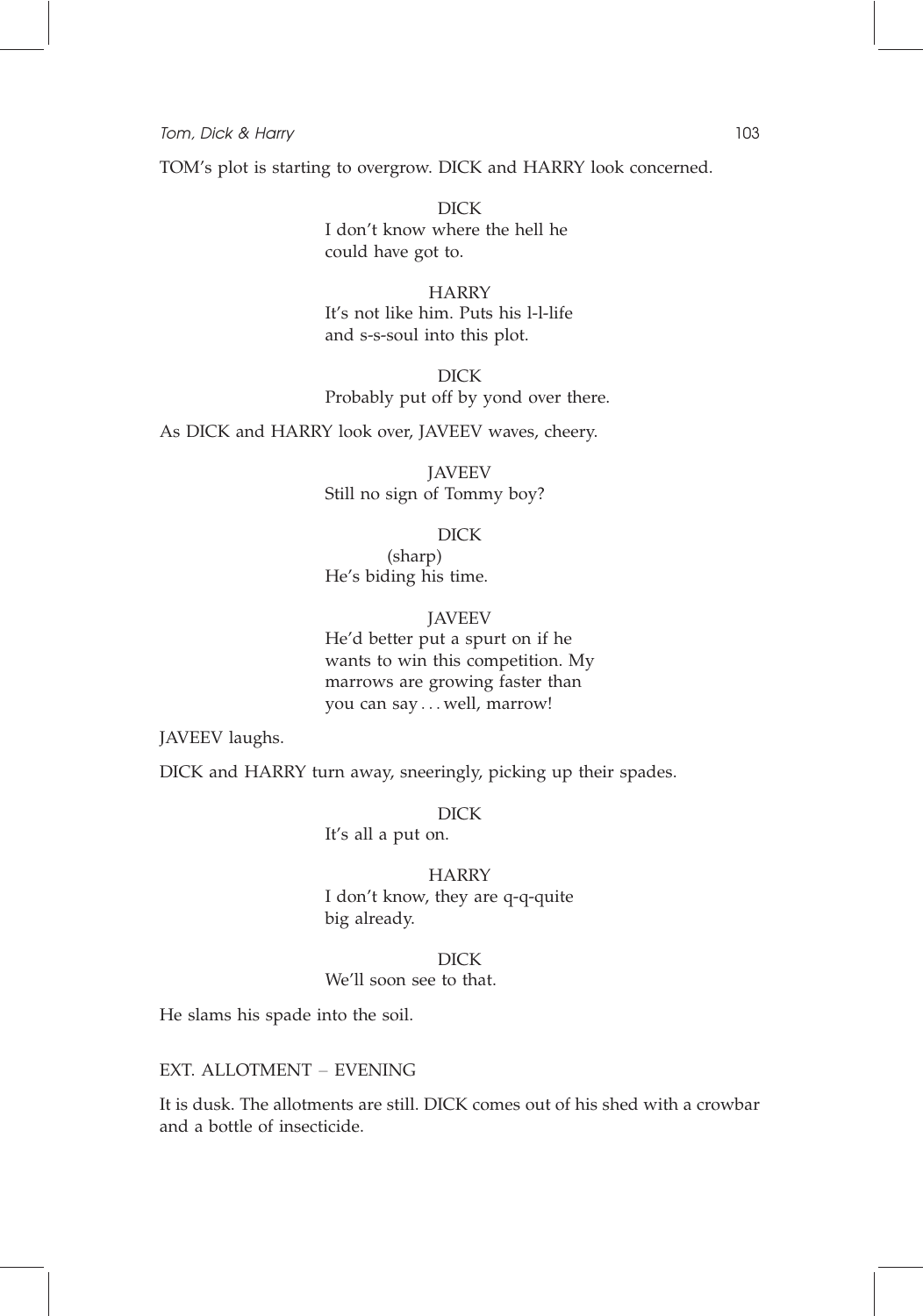He cautiously makes his way over to JAVEEV's shed and crowbars the lock open. He takes one last look around before he enters the shed.

#### INT. JAVEEV'S SHED - EVENING

DICK goes over to the large green compost bin and opens the lid.

## DICK

Special recipe indeed.

He unscrews the lid from the bottle of insecticide. Just as he is about to pour it into the compost bin, a noise behind startles him.

He turns. His eyes widen  $-$  fear.

EXT. ALLOTMENT  $-$  DAY (a month later)

JAVEEV's marrows are now growing big and juicy.

Opposite, both TOM and DICK's plots are very brown, decaying and overgrown.

HARRY is alone, tending to his marrows, polishing them with a cloth. JAVEEV approaches, startling HARRY.

# **JAVEEV** It's really strange you know, letting their plots go like that.

#### **HARRY**

(suspicious) Very strange.

**JAVEEV** I hope they weren't put off by the success I'm having.

#### **HARRY**

Tom and Dick don't give in to competition. They th-th-thrive on it. Keeps 'em g-g-going.

**JAVEEV** Well where are they?

**HARRY** Good question. A very g-g-good question indeed.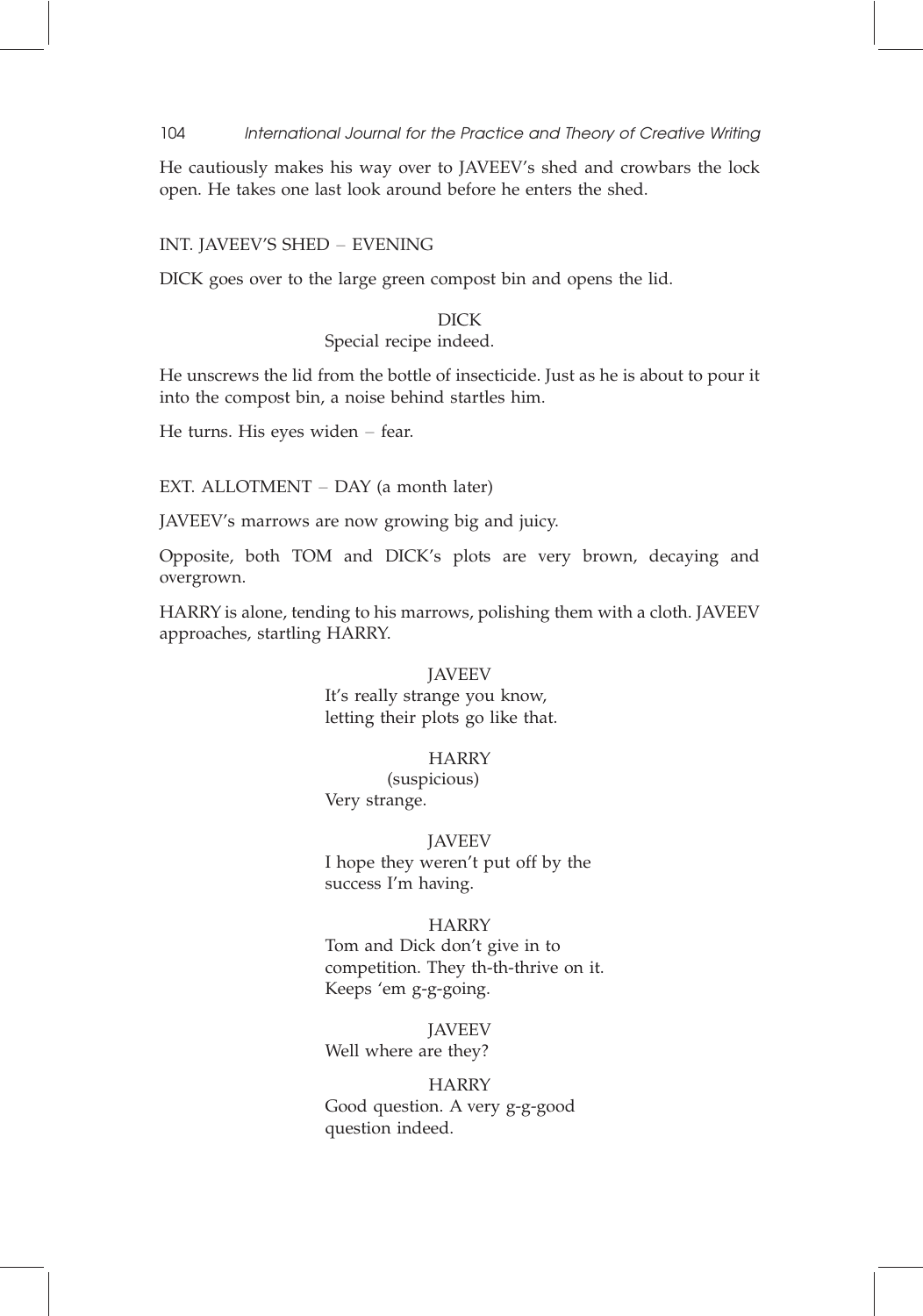JAVEEV shrugs his shoulders - 'oh well.' He heads back to his plot, happily, but HARRY hasn't finished ...

## **HARRY** Like playing games, do you?

## **JAVEEV** Harry, darling, the only game I'm interested in is the marrow competition. You know that.

**HARRY** Funny, d-d-don't you think, them going missing?

JAVEEV I'm certainly not laughing. (beat) Call it Karma. You reap what you sow. (beat, smiles) So to speak.

HARRY puts down his cloth and hoists himself up.

## **HARRY**

That soil was almost dead. Look at it now. M-m-marrows like Pete could only dream of.

#### JAVEEV

It's my special compost, I did warn you. Come and have a look. (whispering) If you're a good boy I might even give you a shovel full.

#### **HARRY**

I'm not going anywhere near your sordid shed!

#### **JAVEEV**

Suit yourself.

He wanders off happily, singing 'I Am What I Am.'

HARRY is left feeling very suspicious.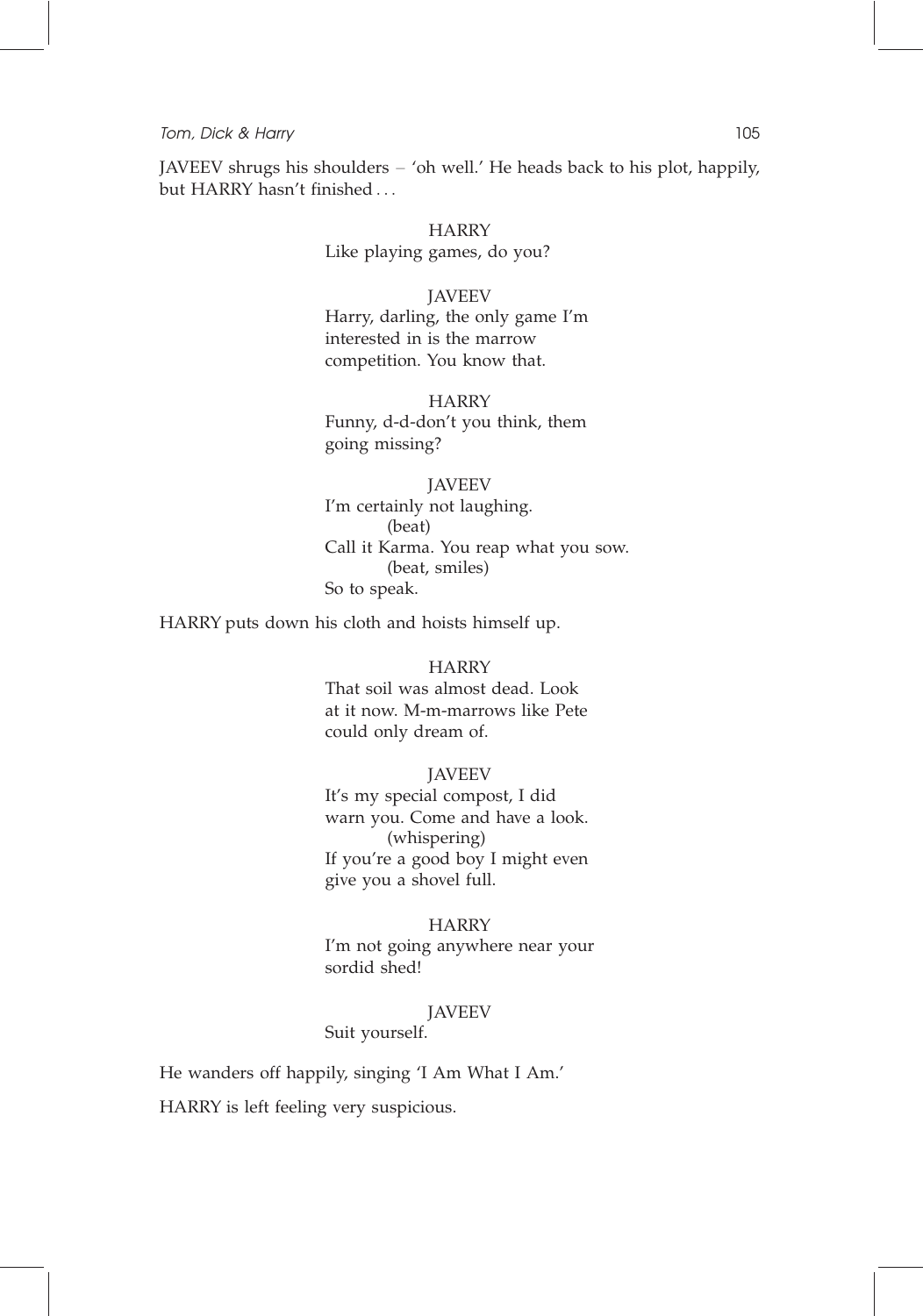EXT. ALLOTMENT - NIGHT

HARRY is sitting on his plot, drinking whiskey, and with a small fire burning.

He is looking at a picture of him, TOM and DICK all holding their spades in the allotment.

## **HARRY**

#### (sad, to himself) Where are you?

There is suddenly a soft noise of what sounds like bells. HARRY looks around but sees nothing.

Again, a sound of bells and a whispered 'Harry.'

HARRY stands to investigate, suddenly noticing the mystic figure of a lady in a sari wearing lots of jewellery (it is JAVEEV dressed up).

The figure beckons HARRY over. At first he appears frightened, but then contemplates the idea of going over.

The figure continues to beckon and HARRY begins to amble over.

The figure opens JAVEEV's shed door and glides in. HARRY stops, but continues when 'Harry' is whispered once more.

HARRY enters the shed, the door creaking shut behind him.

A moment, then HARRY lets out a shriek of shock and fear.

DISSOLVE TO:

EXT. ALLOTMENT  $-$  DAY (a few weeks later)

JAVEEV stands proud with a gold medal around his neck, and a giant marrow beside him.

Behind, TOM, DICK and HARRY's plots are all overgrown and decaying.

A PHOTOGRAPHER takes pictures of JAVEEV. A REPORTER scribbles in her notebook.

> REPORTER Tell me, Javeev, what's your secret?

**JAVEEV** Don't know if there is one. Just a very good gardener.